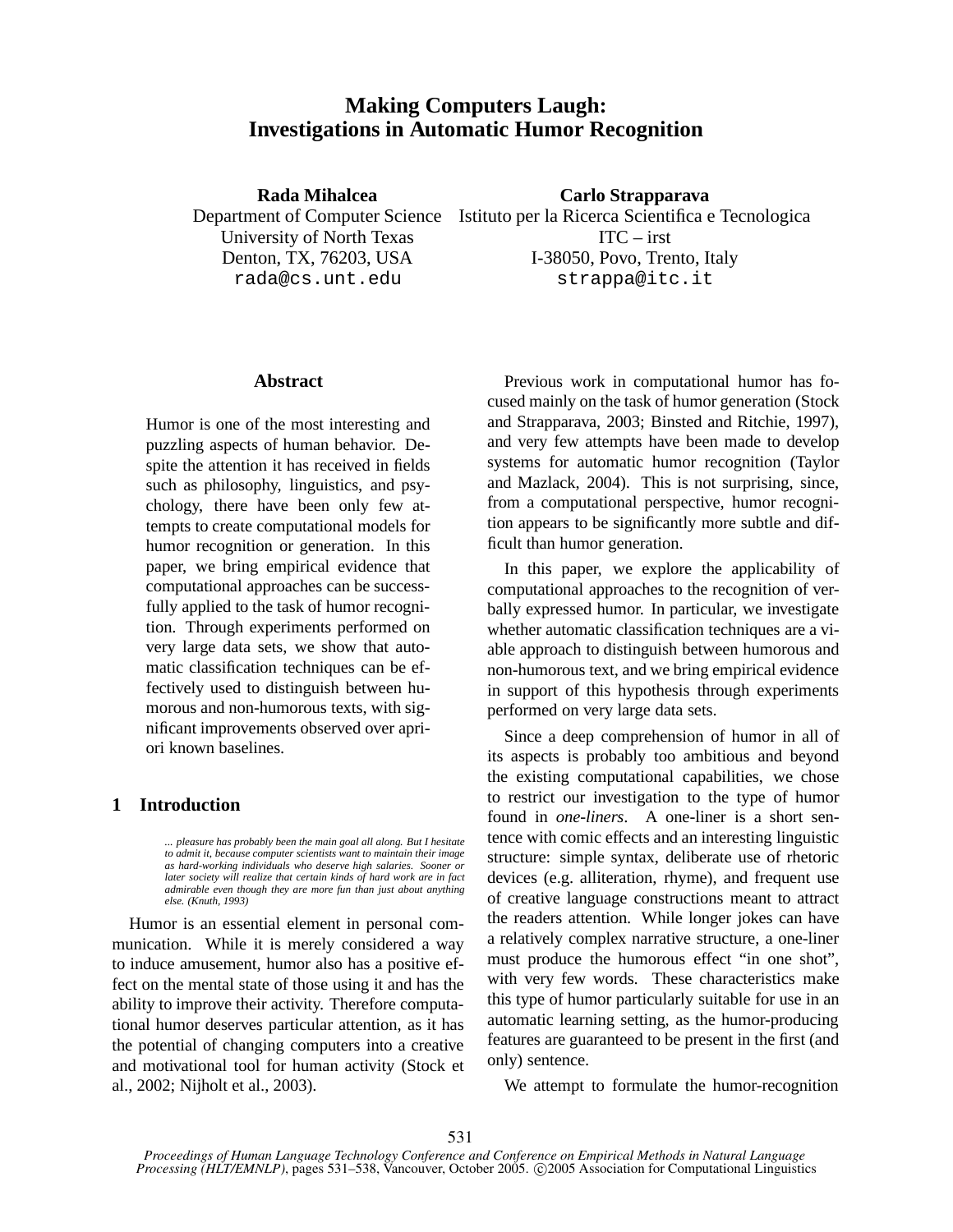problem as a traditional classification task, and feed positive (humorous) and negative (non-humorous) examples to an automatic classifier. The humorous data set consists of one-liners collected from the Web using an automatic bootstrapping process. The non-humorous data is selected such that it is structurally and stylistically similar to the oneliners. Specifically, we use three different negative data sets: (1) Reuters news titles; (2) proverbs; and (3) sentences from the British National Corpus (BNC). The classification results are encouraging, with accuracy figures ranging from 79.15% (Oneliners/BNC) to 96.95% (One-liners/Reuters). Regardless of the non-humorous data set playing the role of negative examples, the performance of the automatically learned humor-recognizer is always significantly better than apriori known baselines.

The remainder of the paper is organized as follows. We first describe the humorous and nonhumorous data sets, and provide details on the Webbased bootstrapping process used to build a very large collection of one-liners. We then show experimental results obtained on these data sets using several heuristics and two different text classifiers. Finally, we conclude with a discussion and directions for future work.

## **2 Humorous and Non-humorous Data Sets**

To test our hypothesis that automatic classification techniques represent a viable approach to humor recognition, we needed in the first place a data set consisting of both humorous (positive) and nonhumorous (negative) examples. Such data sets can be used to automatically *learn* computational models for humor recognition, and at the same time *evaluate* the performance of such models.

### **2.1 Humorous Data**

For reasons outlined earlier, we restrict our attention to one-liners, short humorous sentences that have the characteristic of producing a comic effect in very few words (usually 15 or less). The one-liners humor style is illustrated in Table 1, which shows three examples of such one-sentence jokes.

It is well-known that large amounts of training data have the potential of improving the accuracy of the learning process, and at the same time provide insights into how increasingly larger data sets can affect the classification precision. The manual con-



Figure 1: Web-based bootstrapping of one-liners.

struction of a very large one-liner data set may be however problematic, since most Web sites or mailing lists that make available such jokes do not usually list more than 50–100 one-liners. To tackle this problem, we implemented a Web-based bootstrapping algorithm able to automatically collect a large number of one-liners starting with a short *seed* list, consisting of a few one-liners manually identified.

The bootstrapping process is illustrated in Figure 1. Starting with the seed set, the algorithm automatically identifies a list of webpages that include at least one of the seed one-liners, via a simple search performed with a Web search engine. Next, the webpages found in this way are HTML parsed, and additional one-liners are automatically identified and added to the seed set. The process is repeated several times, until enough one-liners are collected.

An important aspect of any bootstrapping algorithm is the set of constraints used to steer the process and prevent as much as possible the addition of noisy entries. Our algorithm uses: (1) a *thematic* constraint applied to the theme of each webpage; and (2) a *structural* constraint, exploiting HTML annotations indicating text of similar genre.

The first constraint is implemented using a set of keywords of which at least one has to appear in the URL of a retrieved webpage, thus potentially limiting the content of the webpage to a theme related to that keyword. The set of keywords used in the current implementation consists of six words that explicitly indicate humor-related content: *oneliner*, *one-liner*, *humor*, *humour*, *joke*,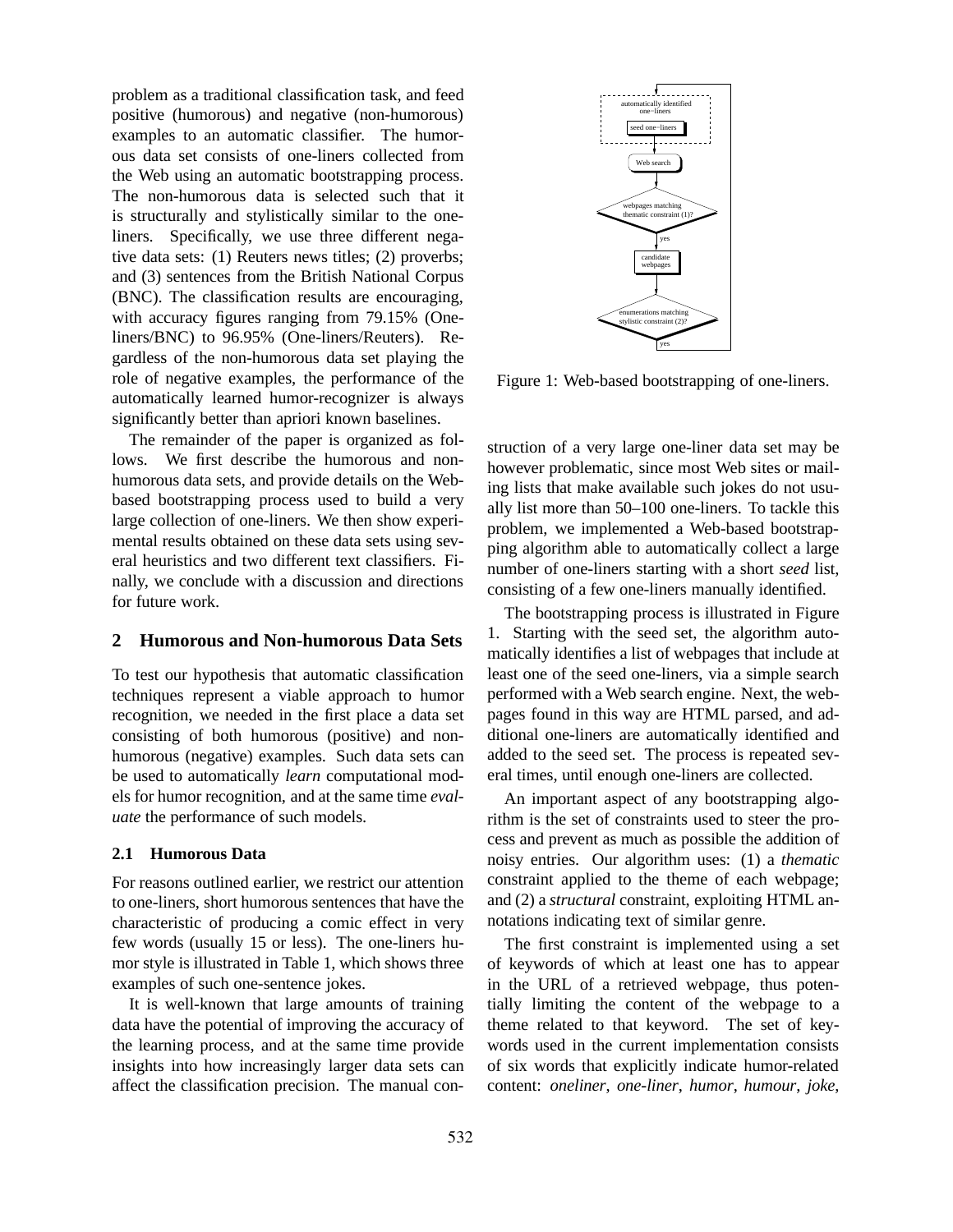| One-liners                                      |  |  |  |  |
|-------------------------------------------------|--|--|--|--|
| Take my advice; I don't use it anyway.          |  |  |  |  |
| I get enough exercise just pushing my luck.     |  |  |  |  |
| Beauty is in the eye of the beer holder.        |  |  |  |  |
| Reuters titles                                  |  |  |  |  |
| Trocadero expects tripling of revenues.         |  |  |  |  |
| Silver fi xes at two-month high, but gold lags. |  |  |  |  |
| Oil prices slip as refiners shop for bargains.  |  |  |  |  |
| <b>BNC</b> sentences                            |  |  |  |  |
|                                                 |  |  |  |  |
| They were like spirits, and I loved them.       |  |  |  |  |
| I wonder if there is some contradiction here.   |  |  |  |  |
| The train arrives three minutes early.          |  |  |  |  |
| <b>Proverbs</b>                                 |  |  |  |  |
| Creativity is more important than knowledge.    |  |  |  |  |
| Beauty is in the eye of the beholder.           |  |  |  |  |

Table 1: Sample examples of one-liners, Reuters titles, BNC sentences, and proverbs.

*funny*. For example, *http://www.berro.com/Jokes* or *http://www.mutedfaith.com/funny/life.htm* are the URLs of two webpages that satisfy this constraint.

The second constraint is designed to exploit the HTML structure of webpages, in an attempt to identify enumerations of texts that include the seed oneliner. This is based on the hypothesis that enumerations typically include texts of similar genre, and thus a list including the seed one-liner is likely to include additional one-line jokes. For instance, if a seed one-liner is found in a webpage preceded by the HTML tag <1i> (i.e. "list item"), other lines found in the same enumeration preceded by the same tag are also likely to be one-liners.

Two iterations of the bootstrapping process, started with a small seed set of ten one-liners, resulted in a large set of about 24,000 one-liners. After removing the duplicates using a measure of string similarity based on the longest common subsequence metric, we were left with a final set of approximately 16,000 one-liners, which are used in the humor-recognition experiments. Note that since the collection process is automatic, noisy entries are also possible. Manual verification of a randomly selected sample of 200 one-liners indicates an average of 9% potential noise in the data set, which is within reasonable limits, as it does not appear to significantly impact the quality of the learning.

## **2.2 Non-humorous Data**

To construct the set of negative examples required by the humor-recognition models, we tried to identify collections of sentences that were nonhumorous, but similar in structure and composition

to the one-liners. We do not want the automatic classifiers to learn to distinguish between humorous and non-humorous examples based simply on text length or obvious vocabulary differences. Instead, we seek to enforce the classifiers to identify humor-specific features, by supplying them with negative examples similar in most of their aspects to the positive examples, but different in their comic effect.

We tested three different sets of negative examples, with three examples from each data set illustrated in Table 1. All non-humorous examples are enforced to follow the same length restriction as the one-liners, i.e. one sentence with an average length of 10–15 words.

- 1. *Reuters* titles, extracted from news articles published in the Reuters newswire over a period of one year (8/20/1996 – 8/19/1997) (Lewis et al., 2004). The titles consist of short sentences with simple syntax, and are often phrased to catch the readers attention (an effect similar to the one rendered by one-liners).
- 2. *Proverbs* extracted from an online proverb collection. Proverbs are sayings that transmit, usually in one short sentence, important facts or experiences that are considered true by many people. Their property of being condensed, but memorable sayings make them very similar to the one-liners. In fact, some one-liners attempt to reproduce proverbs, with a comic effect, as in e.g. *"Beauty is in the eye of the beer holder"*, derived from *"Beauty is in the eye of the beholder"*.
- 3. *British National Corpus (BNC)* sentences, extracted from BNC – a balanced corpus covering different styles, genres and domains. The sentences were selected such that they were similar in content with the one-liners: we used an information retrieval system implementing a vectorial model to identify the BNC sentence most similar to each of the  $16,000$  one-liners<sup>1</sup>. Unlike the Reuters titles or the proverbs, the BNC sentences have typically no added creativity. However, we decided to add this set of negative examples to our experimental setting, in order

<sup>&</sup>lt;sup>1</sup>The sentence most similar to a one-liner is identified by running the one-liner against an index built for all BNC sentences with a length of 10–15 words. We use a *tf.idf* weighting scheme and a cosine similarity measure, as implemented in the Smart system (*ftp.cs.cornell.edu/pub/smart*)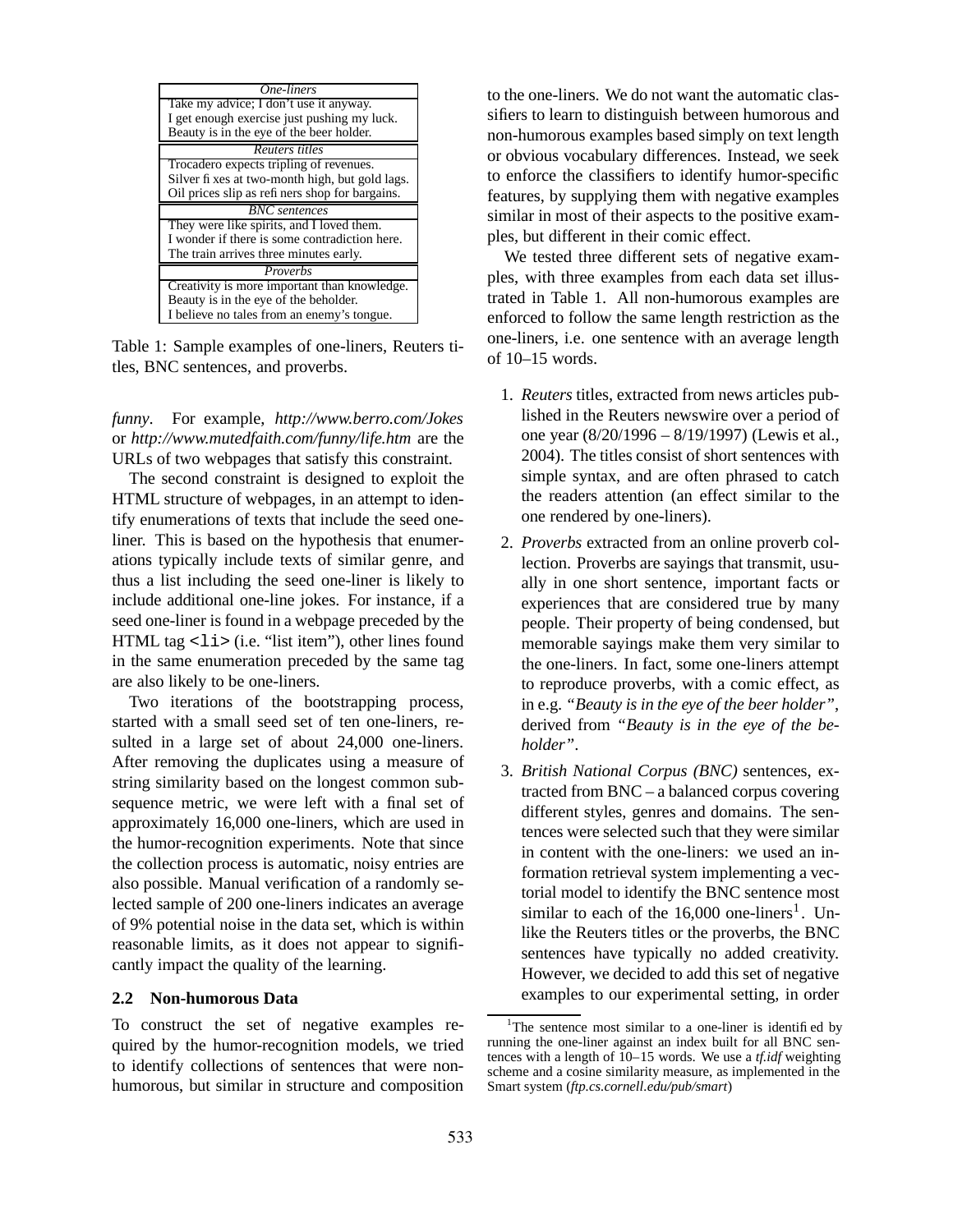to observe the level of difficulty of a humorrecognition task when performed with respect to simple text.

To summarize, the humor recognition experiments rely on data sets consisting of humorous (positive) and non-humorous (negative) examples. The positive examples consist of 16,000 one-liners automatically collected using a Web-based bootstrapping process. The negative examples are drawn from: (1) Reuters titles; (2) Proverbs; and (3) BNC sentences.

## **3 Automatic Humor Recognition**

We experiment with automatic classification techniques using: (a) heuristics based on humor-specific stylistic features (alliteration, antonymy, slang); (b) content-based features, within a learning framework formulated as a typical text classification task; and (c) combined stylistic and content-based features, integrated in a stacked machine learning framework.

## **3.1 Humor-Specific Stylistic Features**

Linguistic theories of humor (Attardo, 1994) have suggested many *stylistic features* that characterize humorous texts. We tried to identify a set of features that were both significant and feasible to implement using existing machine readable resources. Specifically, we focus on alliteration, antonymy, and adult slang, which were previously suggested as potentially good indicators of humor (Ruch, 2002; Bucaria, 2004).

**Alliteration.** Some studies on humor appreciation (Ruch, 2002) show that structural and phonetic properties of jokes are at least as important as their content. In fact one-liners often rely on the reader's awareness of attention-catching sounds, through linguistic phenomena such as alliteration, word repetition and rhyme, which produce a comic effect even if the jokes are not necessarily meant to be read aloud. Note that similar rhetorical devices play an important role in wordplay jokes, and are often used in newspaper headlines and in advertisement. The following one-liners are examples of jokes that include one or more alliteration chains:

*Veni, Vidi, Visa: I came, I saw, I did a little shopping. Infants don't enjoy infancy like adults do adultery.*

To extract this feature, we identify and count the number of alliteration/rhyme chains in each example in our data set. The chains are automatically extracted using an index created on top of the CMU pronunciation dictionary<sup>2</sup>.

**Antonymy.** Humor often relies on some type of incongruity, opposition or other forms of apparent contradiction. While an accurate identification of all these properties is probably difficult to accomplish, it is relatively easy to identify the presence of *antonyms* in a sentence. For instance, the comic effect produced by the following one-liners is partly due to the presence of antonyms:

*A clean desk is a sign of a cluttered desk drawer. Always try to be modest and be proud of it!*

The lexical resource we use to identify antonyms is WORDNET (Miller, 1995), and in particular the *antonymy* relation among nouns, verbs, adjectives and adverbs. For adjectives we also consider an indirect antonymy via the *similar-to* relation among adjective synsets. Despite the relatively large number of *antonymy* relations defined in WORDNET, its coverage is far from complete, and thus the *antonymy* feature cannot always be identified. A deeper semantic analysis of the text, such as word sense disambiguation or domain disambiguation, could probably help detecting other types of semantic opposition, and we plan to exploit these techniques in future work.

**Adult slang.** Humor based on adult slang is very popular. Therefore, a possible feature for humorrecognition is the detection of sexual-oriented lexicon in the sentence. The following represent examples of one-liners that include such slang:

*The sex was so good that even the neighbors had a cigarette. Artificial Insemination: procreation without recreation.*

To form a lexicon required for the identification of this feature, we extract from WORDNET DOMAINS<sup>3</sup> all the synsets labeled with the domain SEXUALITY. The list is further processed by removing all words with high polysemy ( $\geq 4$ ). Next, we check for the presence of the words in this lexicon in each sentence in the corpus, and annotate them accordingly. Note that, as in the case of antonymy, WORDNET coverage is not complete, and the *adult slang* feature cannot always be identified.

Finally, in some cases, all three features (alliteration,

<sup>2</sup>Available at *http://www.speech.cs.cmu.edu/cgi-bin/cmudict* <sup>3</sup>WORDNET DOMAINS assigns each synset in WORDNET with one or more "domain" labels, such as SPORT, MEDICINE, ECONOMY. See *http://wndomains.itc.it*.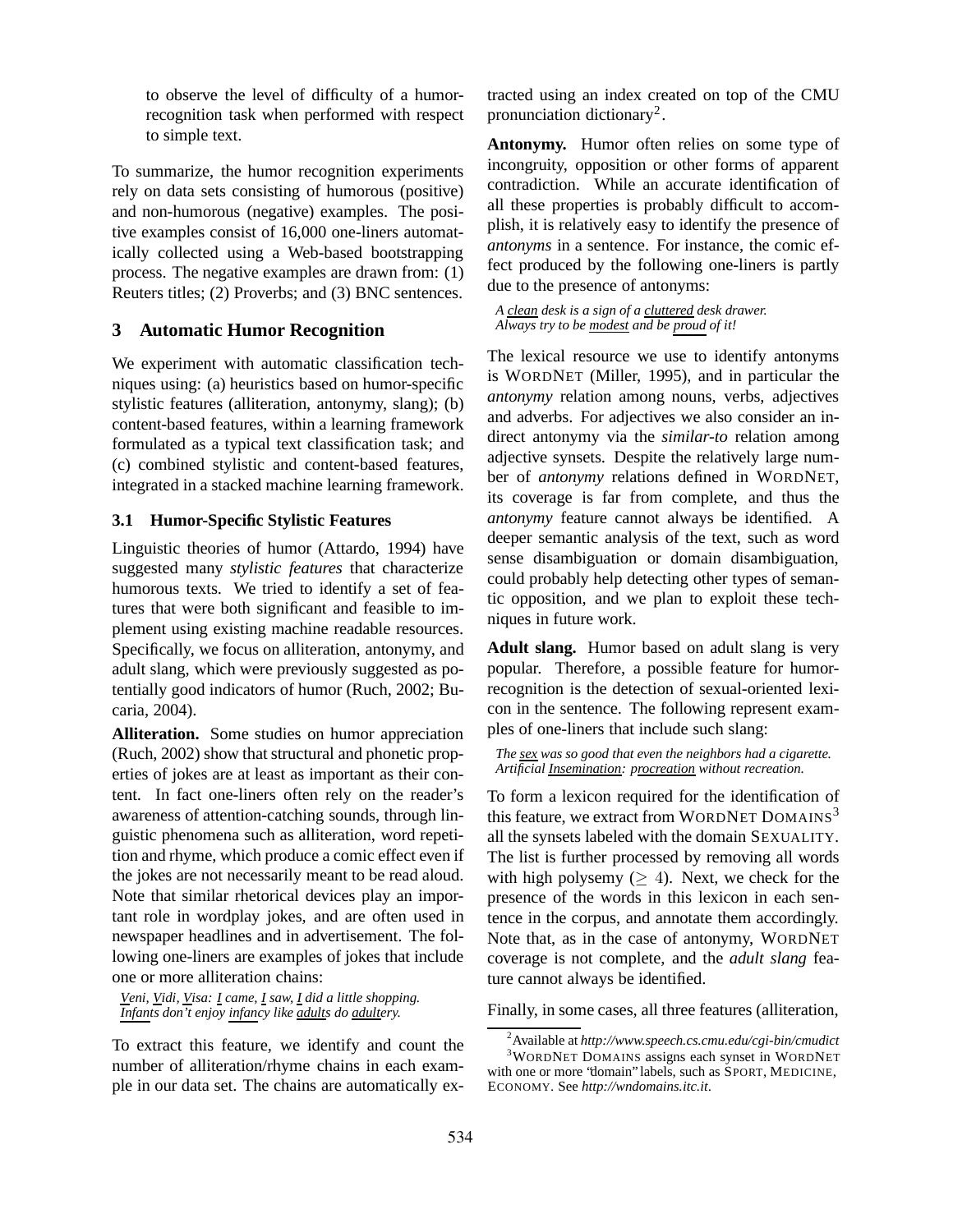antonymy, adult slang) are present in the same sentence, as for instance the following one-liner:

*Behind every great*al *man*ant *is a great*al *woman*ant*, and behind every great*al *woman*ant *is some guy staring at her*  $behind_{sl}$ *!* 

## **3.2 Content-based Learning**

In addition to stylistic features, we also experimented with *content-based features*, through experiments where the humor-recognition task is formulated as a traditional text classification problem. Specifically, we compare results obtained with two frequently used text classifiers, Naïve Bayes and Support Vector Machines, selected based on their performance in previously reported work, and for their diversity of learning methodologies.

Naïve Bayes. The main idea in a Naïve Bayes text classifier is to estimate the probability of a category given a document using joint probabilities of words and documents. Naïve Bayes classifiers assume word independence, but despite this simplification, they perform well on text classification. While there are several versions of Naïve Bayes classifiers (variations of multinomial and multivariate Bernoulli), we use the multinomial model, previously shown to be more effective (McCallum and Nigam, 1998).

**Support Vector Machines.** Support Vector Machines (SVM) are binary classifiers that seek to find the hyperplane that best separates a set of positive examples from a set of negative examples, with maximum margin. Applications of SVM classifiers to text categorization led to some of the best results reported in the literature (Joachims, 1998).

## **4 Experimental Results**

Several experiments were conducted to gain insights into various aspects related to an automatic humor recognition task: classification accuracy using stylistic and content-based features, learning rates, impact of the type of negative data, impact of the classification methodology.

All evaluations are performed using stratified tenfold cross validations, for accurate estimates. The baseline for all the experiments is 50%, which represents the classification accuracy obtained if a label of "humorous" (or "non-humorous") would be assigned by default to all the examples in the data set. Experiments with uneven class distributions were also performed, and are reported in section 4.4.

## **4.1 Heuristics using Humor-specific Features**

In a first set of experiments, we evaluated the classification accuracy using stylistic humor-specific features: alliteration, antonymy, and adult slang. These are numerical features that act as heuristics, and the only parameter required for their application is a threshold indicating the minimum value admitted for a statement to be classified as humorous (or nonhumorous). These thresholds are learned automatically using a decision tree applied on a small subset of humorous/non-humorous examples (1000 examples). The evaluation is performed on the remaining 15,000 examples, with results shown in Table  $2<sup>4</sup>$ .

| Heuristic      | One-liners | One-liners | One-liners |
|----------------|------------|------------|------------|
|                | Reuters    | <b>BNC</b> | Proverbs   |
| Alliteration   | 74.31%     | 59.34%     | 53.30%     |
| Antonymy       | 55.65%     | 51.40%     | 50.51%     |
| Adult slang    | 52.74%     | 52.39%     | 50.74%     |
| $\blacksquare$ | 76.73%     | ናበ 63%     | 53.71%     |

Table 2: Humor-recognition accuracy using alliteration, antonymy, and adult slang.

Considering the fact that these features represent *stylistic* indicators, the style of Reuters titles turns out to be the most different with respect to oneliners, while the style of proverbs is the most similar. Note that for all data sets the alliteration feature appears to be the most useful indicator of humor, which is in agreement with previous linguistic findings (Ruch, 2002).

## **4.2 Text Classification with Content Features**

The second set of experiments was concerned with the evaluation of content-based features for humor recognition. Table 3 shows results obtained using the three different sets of negative examples, with the Naïve Bayes and SVM text classifiers. Learning curves are plotted in Figure 2.

| Classifi er                     | One-liners     | One-liners | One-liners      |
|---------------------------------|----------------|------------|-----------------|
|                                 | <b>Reuters</b> | BNC.       | <b>Proverbs</b> |
| $\overline{\text{Na}}$ ve Bayes | 96.67%         | 73.22%     | 84.81%          |
| <b>SVM</b>                      | 96.09%         | 77.51%     | 84.48%          |

Table 3: Humor-recognition accuracy using Naïve Bayes and SVM text classifiers.

<sup>&</sup>lt;sup>4</sup>We also experimented with decision trees learned from a larger number of examples, but the results were similar, which confirms our hypothesis that these features are heuristics, rather than learnable properties that improve their accuracy with additional training data.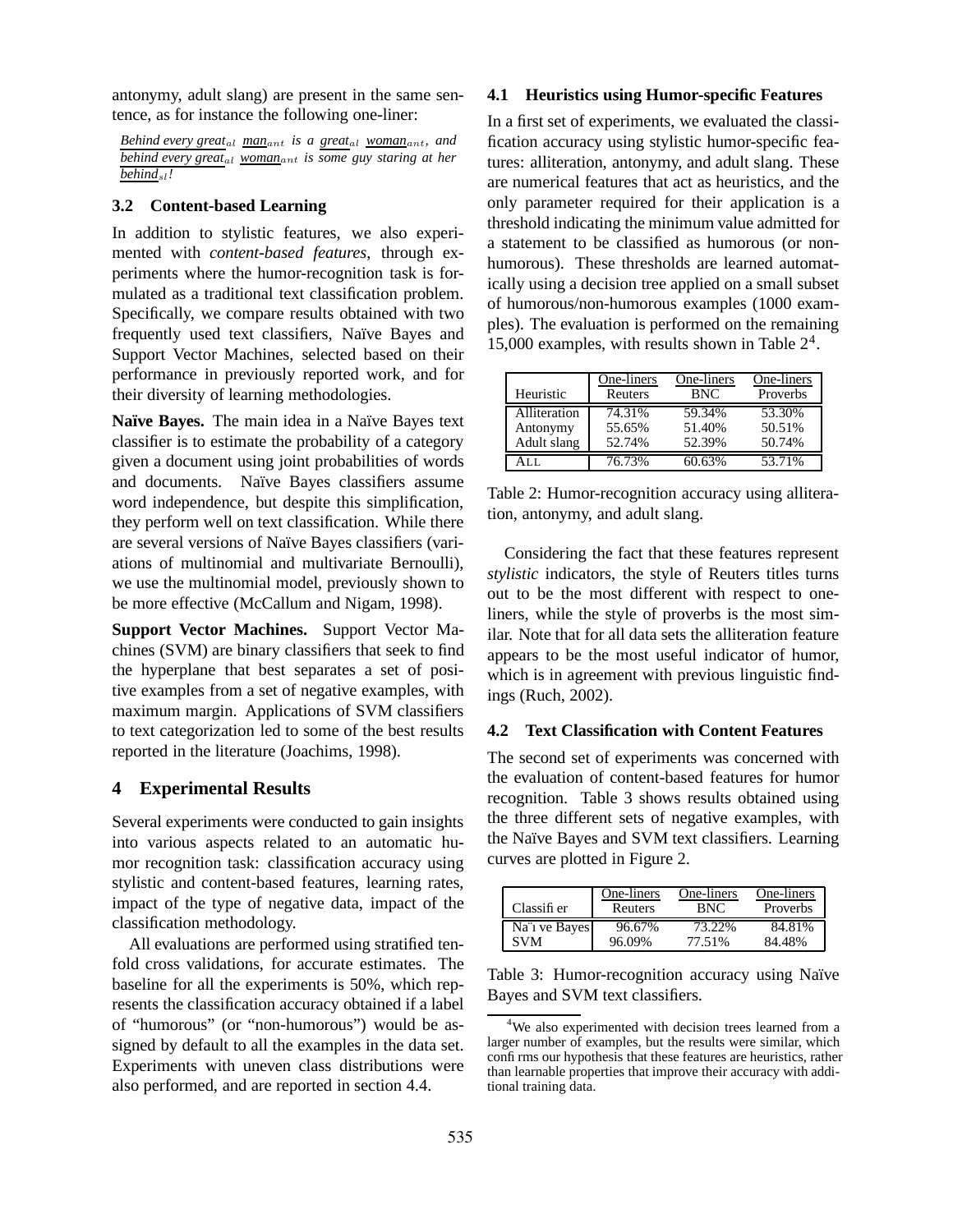

Figure 2: Learning curves for humor-recognition using text classification techniques, with respect to three different sets of negative examples: (a) Reuters; (b) BNC; (c) Proverbs.

Once again, the content of Reuters titles appears to be the most different with respect to one-liners, while the BNC sentences represent the most similar data set. This suggests that joke content tends to be very similar to regular text, although a reasonably accurate distinction can still be made using text classification techniques. Interestingly, proverbs can be distinguished from one-liners using content-based features, which indicates that despite their stylistic similarity (see Table 2), proverbs and one-liners deal with different topics.

## **4.3 Combining Stylistic and Content Features**

Encouraged by the results obtained in the first two experiments, we designed a third experiment that attempts to jointly exploit stylistic and content features for humor recognition. The feature combination is performed using a stacked learner, which takes the output of the text classifier, joins it with the three humor-specific features (alliteration, antonymy, adult slang), and feeds the newly created feature vectors to a machine learning tool. Given the relatively large gap between the performance achieved with content-based features (text classification) and stylistic features (humor-specific heuristics), we decided to implement the second learning stage in the stacked learner using a memory based learning system, so that low-performance features are not eliminated in the favor of the more accurate ones<sup>5</sup>. We use the Timbl memory based learner (Daelemans et al., 2001), and evaluate the classification using a stratified ten-fold cross validation. Table 4 shows the results obtained in this experiment, for the three different data sets.

| One-liners | One-liners | One-liners      |
|------------|------------|-----------------|
| Reuters    | RN(        | <b>Proverbs</b> |
| 96.95%     | 79.15%     | xд '            |

Table 4: Humor-recognition accuracy for combined learning based on stylistic and content features.

Combining classifiers results in a statistically significant improvement ( $p < 0.0005$ , paired t-test) with respect to the best individual classifier for the One-liners/Reuters and One-liners/BNC data sets, with relative error rate reductions of 8.9% and 7.3% respectively. No improvement is observed for the One-liners/Proverbs data set, which is not surprising since, as shown in Table 2, proverbs and oneliners cannot be clearly differentiated using stylistic features, and thus the addition of these features to content-based features is not likely to result in an improvement.

#### **4.4 Discussion**

The results obtained in the automatic classification experiments reveal the fact that computational approaches represent a viable solution for the task of humor-recognition, and good performance can be achieved using classification techniques based on stylistic and content features.

Despite our initial intuition that one-liners are most similar to other creative texts (e.g. Reuters titles, or the sometimes almost identical proverbs), and thus the learning task would be more difficult in relation to these data sets, comparative experimental results show that in fact it is more difficult to distinguish humor with respect to regular text (e.g. BNC

 $5$ Using a decision tree learner in a similar stacked learning experiment resulted into a flat tree that takes a classification decision based exclusively on the content feature, ignoring completely the remaining stylistic features.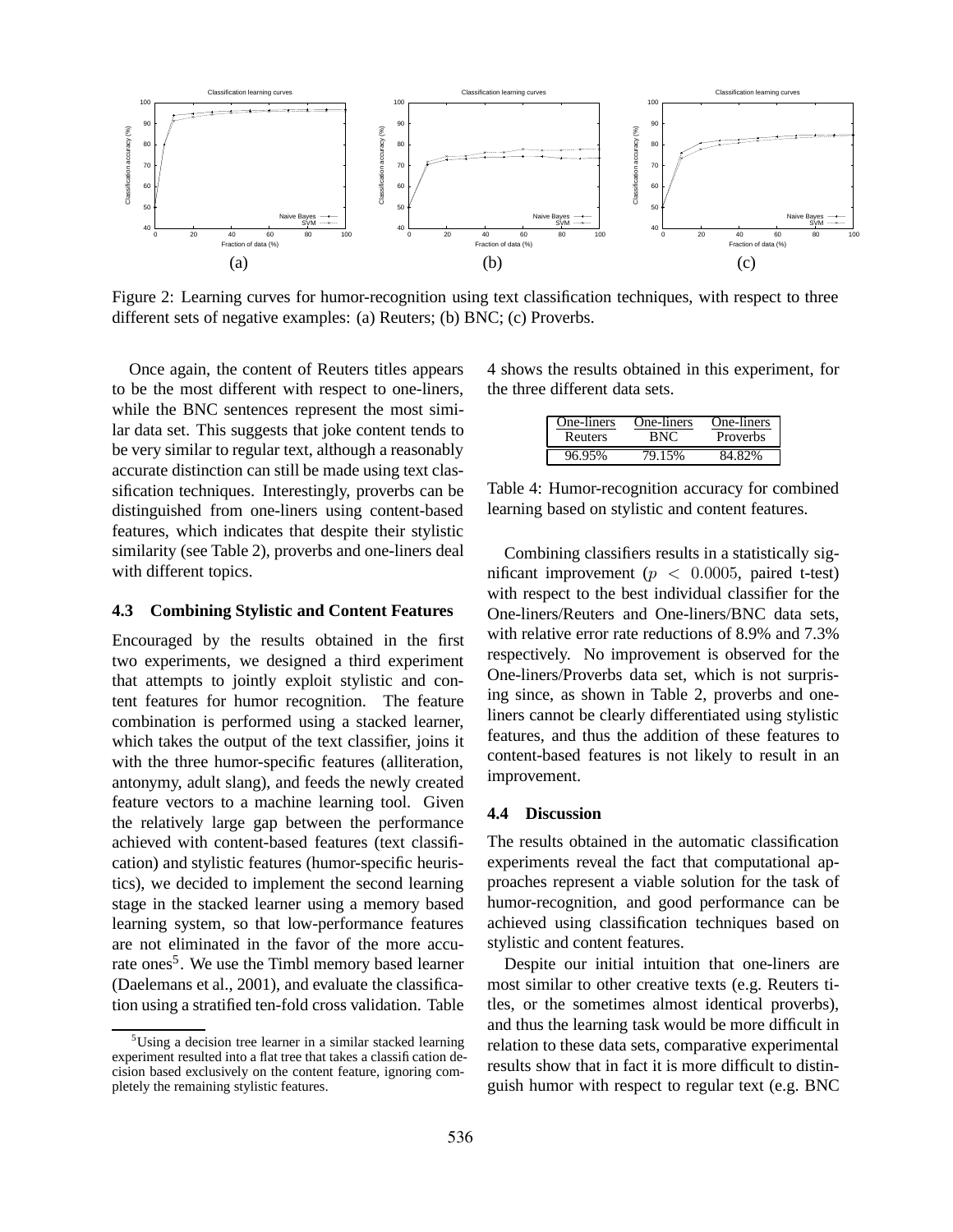sentences). Note however that even in this case the combined classifier leads to a classification accuracy that improves significantly over the apriori known baseline.

An examination of the content-based features learned during the classification process reveals interesting aspects of the humorous texts. For instance, one-liners seem to constantly make reference to human-related scenarios, through the frequent use of words such as *man*, *woman*, *person*, *you*, *I*. Similarly, humorous texts seem to often include negative word forms, such as the negative verb forms *doesn't*, *isn't*, *don't*, or negative adjectives like *wrong* or *bad*. A more extensive analysis of content-based humorspecific features is likely to reveal additional humorspecific content features, which could also be used in studies of humor generation.

In addition to the three negative data sets, we also performed an experiment using a corpus of arbitrary sentences randomly drawn from the three negative sets. The humor recognition with respect to this negative mixed data set resulted in 63.76% accuracy for stylistic features, 77.82% for content-based features using Naïve Bayes and 79.23% using SVM. These figures are comparable to those reported in Tables 2 and 3 for One-liners/BNC, which suggests that the experimental results reported in the previous sections do not reflect a bias introduced by the negative data sets, since similar results are obtained when the humor recognition is performed with respect to arbitrary negative examples.

As indicated in section 2.2, the negative examples were selected structurally and stylistically similar to the one-liners, making the humor recognition task more difficult than in a real setting. Nonetheless, we also performed a set of experiments where we made the task even harder, using uneven class distributions. For each of the three types of negative examples, we constructed a data set using 75% non-humorous examples and 25% humorous examples. Although the baseline in this case is higher (75%), the automatic classification techniques for humor-recognition still improve over this baseline. The stylistic features lead to a classification accuracy of 87.49% (One-liners/Reuters), 77.62% (Oneliners/BNC), and 76.20% (One-liners/Proverbs), and the content-based features used in a Naïve Bayes classifier result in accuracy figures of 96.19% (One-liners/Reuters), 81.56% (One-liners/BNC),

and 87.86% (One-liners/Proverbs).

Finally, in addition to classification accuracy, we were also interested in the variation of classification performance with respect to data size, which is an aspect particularly relevant for directing future research. Depending on the shape of the learning curves, one could decide to concentrate future work either on the acquisition of larger data sets, or toward the identification of more sophisticated features. Figure 2 shows that regardless of the type of negative data, there is significant learning only until about 60% of the data (i.e. about 10,000 positive examples, and the same number of negative examples). The rather steep ascent of the curve, especially in the first part of the learning, suggests that humorous and non-humorous texts represent well distinguishable types of data. An interesting effect can be noticed toward the end of the learning, where for both classifiers the curve becomes completely flat (One-liners/Reuters, One-liners/Proverbs), or it even has a slight drop (One-liners/BNC). This is probably due to the presence of noise in the data set, which starts to become visible for very large data sets<sup>6</sup>. This plateau is also suggesting that more data is not likely to help improve the quality of an automatic humor-recognizer, and more sophisticated features are probably required.

#### **5 Related Work**

While humor is relatively well studied in scientific fields such as linguistics (Attardo, 1994) and psychology (Freud, 1905; Ruch, 2002), to date there is only a limited number of research contributions made toward the construction of computational humour prototypes.

One of the first attempts is perhaps the work described in (Binsted and Ritchie, 1997), where a formal model of semantic and syntactic regularities was devised, underlying some of the simplest types of puns (*punning riddles*). The model was then exploited in a system called JAPE that was able to automatically generate amusing puns.

Another humor-generation project was the HA-HAcronym project (Stock and Strapparava, 2003), whose goal was to develop a system able to automatically generate humorous versions of existing

<sup>&</sup>lt;sup>6</sup>We also like to think of this behavior as if the computer is losing its sense of humor after an overwhelming number of jokes, in a way similar to humans when they get bored and stop appreciating humor after hearing too many jokes.